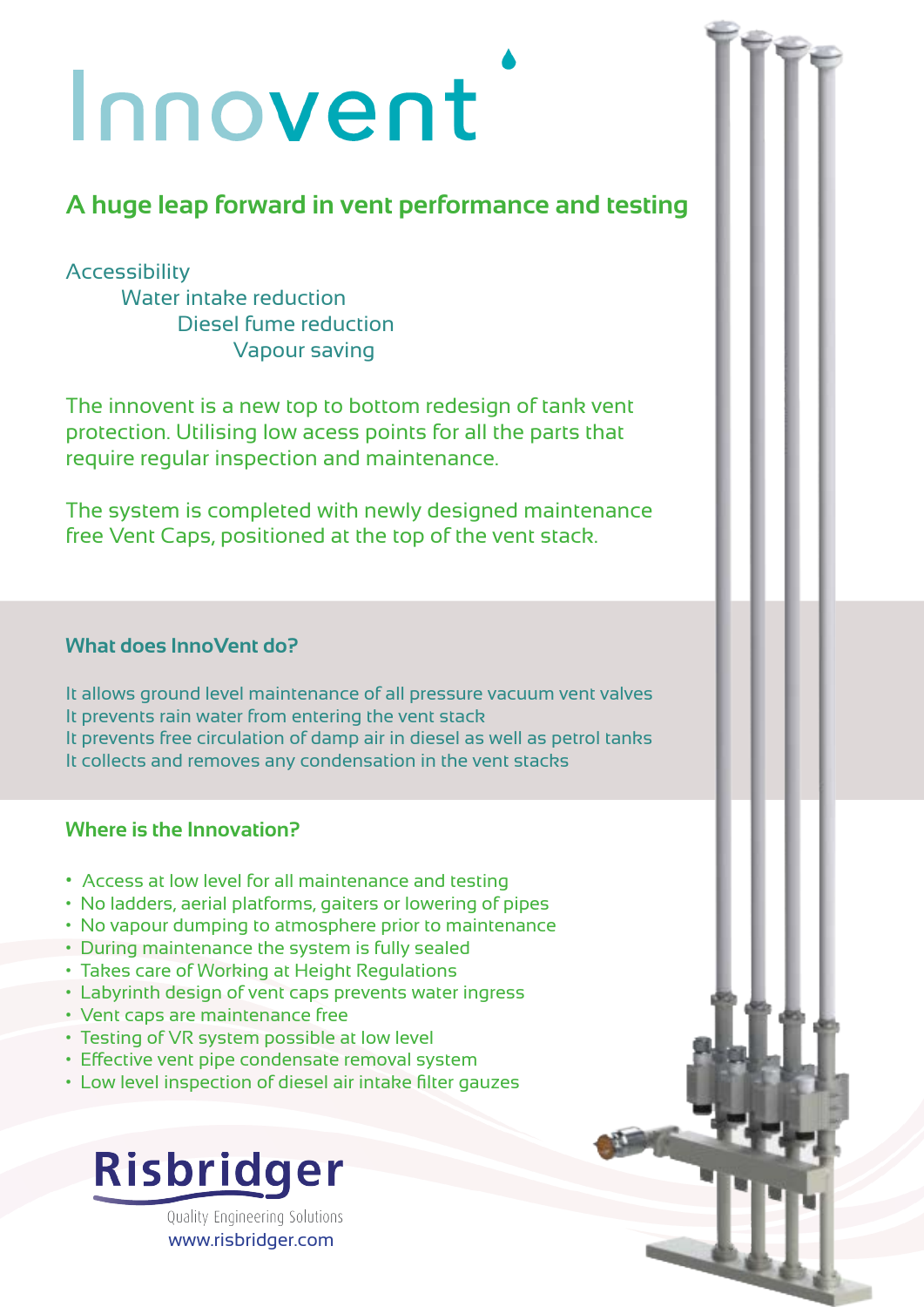# Innovent

### **PETROL MODULES:**



Allows tank to breath out Prevents ingress of rain water Upward discharge of vapour No vent gauze

Automatically shuts vapour path off to allow PVV to be serviced or replaced



Quality Engineering Solutions

www.risbridger.com

#### **MAINTENANCE FREE VENT CAP**

#### **CONDENSATE COLLECTOR**  with automatic drain feature

#### **PRESSURE VACUUM VENT VALVE**

Reduces escape of diesel fumes Reduces ingress of damp air

#### **SAFETY VALVE**

#### **AIR INTAKE**

Allows tank to breath in Filter protects system from dirt Isolated from diesel vapour contamination

### **DIESEL MODULES:**